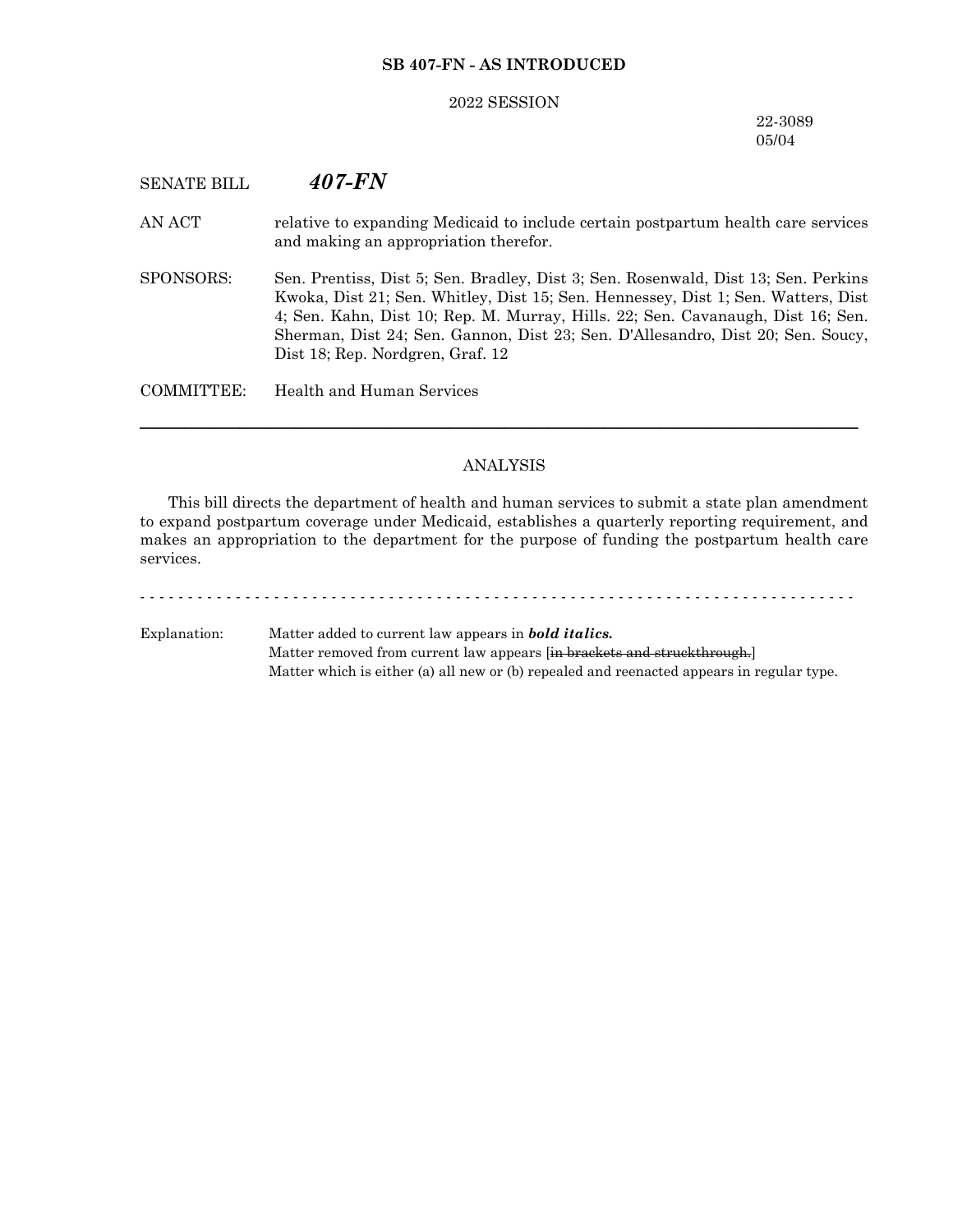### **SB 407-FN - AS INTRODUCED**

#### STATE OF NEW HAMPSHIRE

#### *In the Year of Our Lord Two Thousand Twenty Two*

AN ACT relative to expanding Medicaid to include certain postpartum health care services and making an appropriation therefor.

*Be it Enacted by the Senate and House of Representatives in General Court convened:*

1 Title. This act shall be known and may be cited as the "Healthy Moms, Healthy Babies Act of 2022". 1 2

2 New Paragraph; Medicaid Enhancement for Children and Pregnant Women. Amend RSA 167:68 by inserting after paragraph III the following new paragraph: 3 4

IV.(a) Pursuant to the state option under the American Rescue Plan Act of 2021 to expand maternity care under Medicaid and section  $1902(e)(16)$  of the Social Security Act (42 U.S.C. section 1396a(e)), the commissioner of the department of health and human services shall submit, no later than August 15, 2022, a Medicaid state plan amendment to the federal Centers for Medicare and Medicaid Services to establish and implement 12 months of continuous coverage for the entire postpartum period. This benefit shall be available to anyone who received medical assistance under the state plan for all pregnancy-related and postpartum medical assistance available under the state plan. 5 6 7 8 9 10 11 12

(b) The purpose of the program shall be, through ensuring continuous coverage for a 12 month postpartum period, to increase identification and mitigation of preventable pregnancy related and pregnancy associated morbidity and mortality, including those related to substance use disorder and mental illness. 13 14 15 16

(c) The medical assistance provided for a pregnant or postpartum woman under this section shall, consistent with Section  $1902(e)(16)$  include all items and services covered under the state plan that are not less in amount, duration, or scope, or are determined by the Secretary to be substantially equivalent, to the medical assistance available for an individual described in subsection (a)(10)(A)(i); and be provided for the individual while pregnant and during the 12-month period that begins on the last day of the individual's pregnancy and ends on the last day of the month in which such 12-month period ends. 17 18 19 20 21 22 23

(d) On January 1, 2023, the commissioner shall begin submitting quarterly reports to the oversight committee on health and human services, the legislative committees with jurisdiction over health and human services, and the governor regarding the department's progress in obtaining and implementing the state plan amendment. The quarterly reports shall include the department's plans for reducing administrative burdens for enrollees and the department's efforts to expand access and participation to voluntary, evidence-based maternal home visiting programs, pursuant to 24 25 26 27 28 29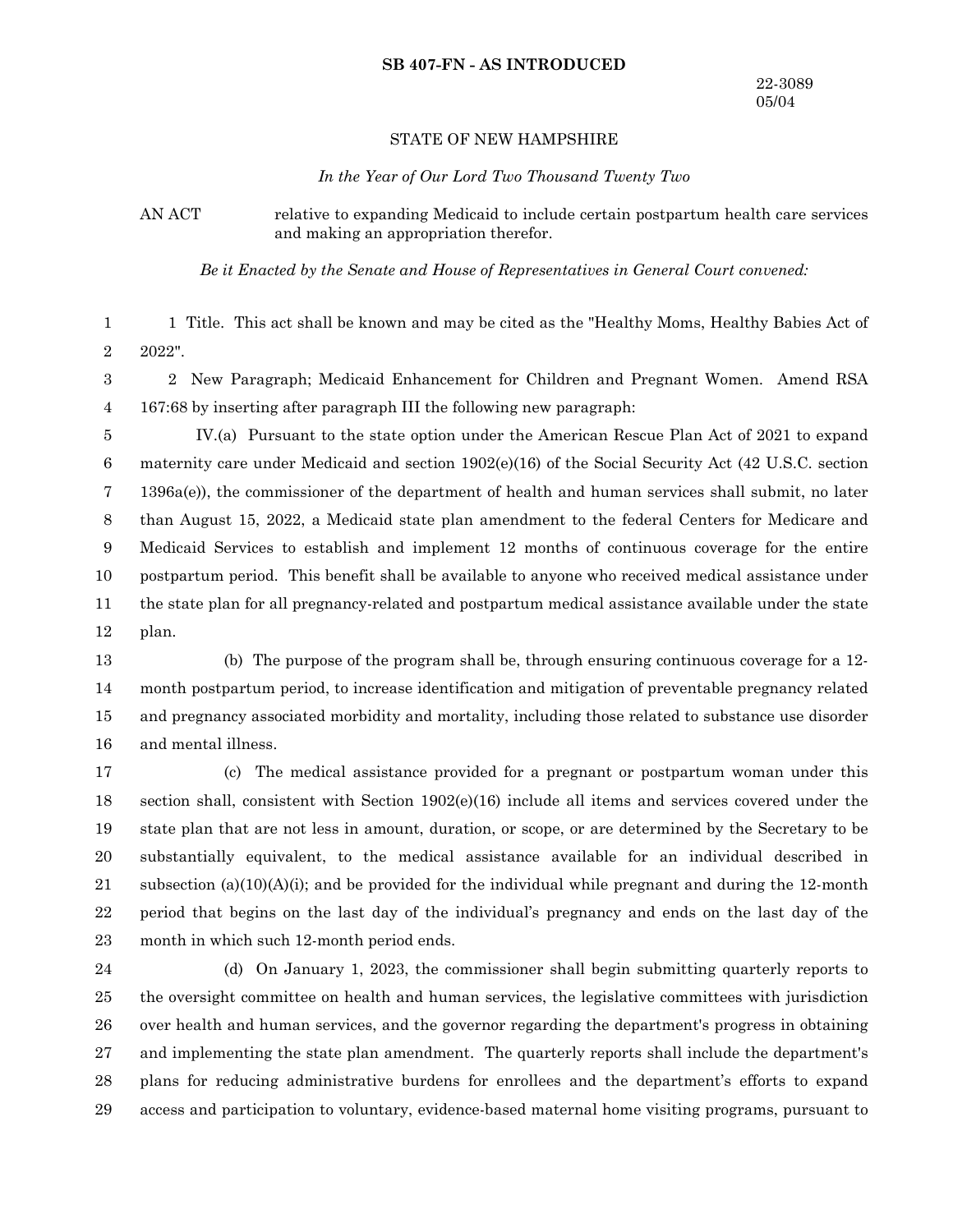## **SB 407-FN - AS INTRODUCED - Page 2 -**

subparagraph (a). Reports submitted under this paragraph shall also be posted on the department's website. 1 2

(e) The department shall include in its biennial request for appropriations under RSA 9:4, not less than \$200,000 for each fiscal year, for the purpose of providing the postpartum health care services required under this paragraph. 3 4 5

3 Appropriation. The sum of \$200,000 for the fiscal year ending June 30, 2022 is hereby appropriated to the department of health and human services for the purpose of expanding postpartum health care services under the state Medicaid plan as provided in section 2 of this act. The governor shall determine if any discretionary funds appropriated in the American Rescue Plan Act of 2021, Public Law 117-2, or any other federal funds, can be used for this purpose, and the commissioner shall expend such federal funds for this purpose. Any remainder shall be appropriated from the general fund. The governor is authorized to draw a warrant for the general fund portion of such sum from any money in the treasury not otherwise appropriated. 4 Effective Date. This act shall take effect upon its passage. 6 7 8 9 10 11 12 13 14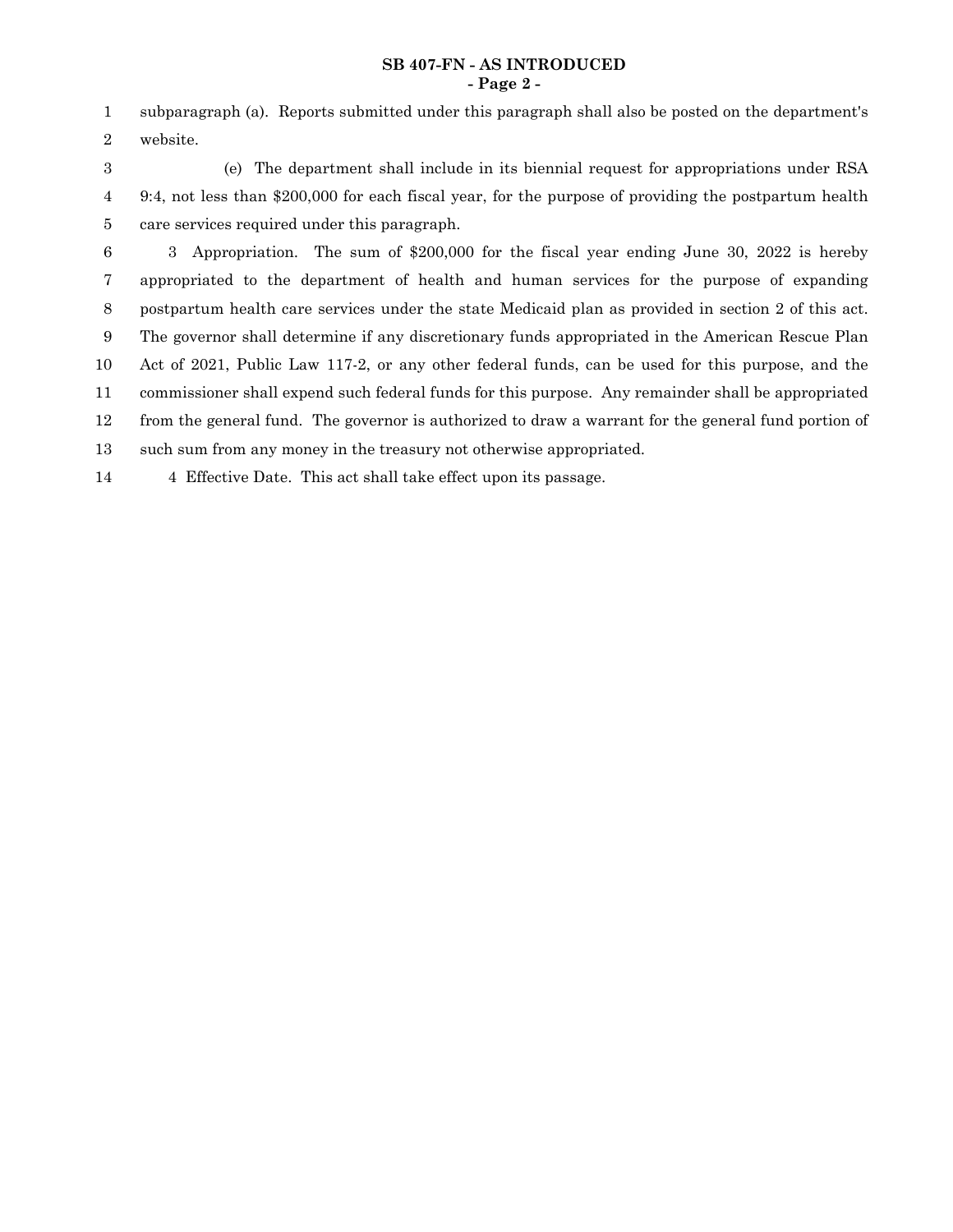LBA 22-3089 Revised 1/19/22

# **SB 407-FN- FISCAL NOTE** AS INTRODUCED

AN ACT relative to expanding Medicaid to include certain postpartum health care services and making an appropriation therefor.

**FISCAL IMPACT:** [X] State [ ] County [ ] Local [ ] None

|                        | <b>Estimated Increase / (Decrease)</b> |                                                                                                    |                                                                                                    |                                                                                                    |
|------------------------|----------------------------------------|----------------------------------------------------------------------------------------------------|----------------------------------------------------------------------------------------------------|----------------------------------------------------------------------------------------------------|
| <b>STATE:</b>          | <b>FY 2022</b>                         | FY 2023                                                                                            | FY 2024                                                                                            | FY 2025                                                                                            |
| Appropriation          | \$200,000                              | \$0                                                                                                | \$0                                                                                                | \$0                                                                                                |
| Revenue                | \$0                                    | \$0                                                                                                | \$0                                                                                                | \$0                                                                                                |
| <b>Expenditures</b>    | Indeterminable                         | $$200,000$ -<br>\$1,000,000 state<br>general funds;<br>indeterminable<br>matching federal<br>funds | $$200,000$ .<br>\$1,000,000 state<br>general funds;<br>indeterminable<br>matching federal<br>funds | $$200,000$ -<br>\$1,000,000 state<br>general funds;<br>indeterminable<br>matching federal<br>funds |
| <b>Funding Source:</b> | [X] General<br>Federal matching funds  | Education                                                                                          | Highway                                                                                            | $[X]$ Other -                                                                                      |

# **METHODOLOGY:**

This bill requires the Department of Health and Human Services to submit a state plan amendment expanding postpartum coverage under Medicaid. The Department notes that currently, the state provides Medicaid coverage to pregnant women with incomes up to 196 percent of the federal poverty level (FPL) for 60 days postpartum, which would be extended to 12 months under the bill. In addition, the Granite Advantage Program currently covers individuals with incomes up to 138 percent of the FPL. Accordingly, the Department states the bill will effectively provide 10 months' worth of postpartum coverage for those between 138 percent and 196 percent of the FPL. As of December 2021, the Department was awaiting guidance from the federal Centers for Medicare and Medicaid Services (CMS) regarding the availability of an enhanced Federal Medical Assistance Percentage (FMAP) for these services. Depending on the FMAP available and the number of individuals eligible for the extended coverage, the Department estimates an annual increase in state general fund expenditures of \$200,000 to \$1,000,000 per year.

This bill contains an appropriation of \$200,000 in FY 2022. If federal funds are available under the American Rescue Plan Act of 2021 (ARPA), those shall be used first, with state general funds used for the remainder.